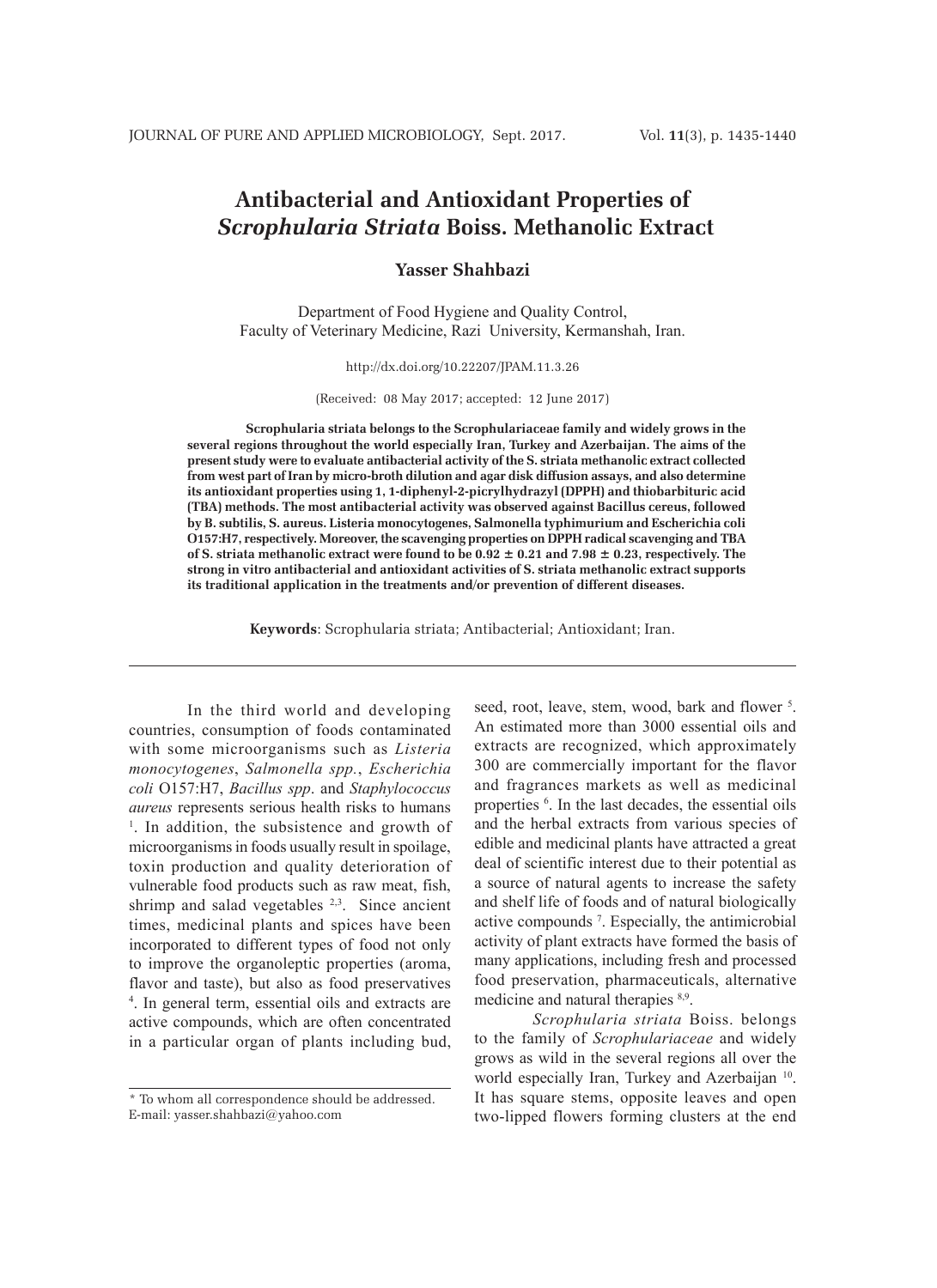of their stems <sup>11</sup>. In Iran, the species commonly known as "Tashneh dari" is abundant in the Zagros Mountainous Range 12. Different parts of this plant has been used as Iranian folk remedies because of its medicinal properties for treatment of various diseases like scrophulas, scabies, tumors, eczema, psoriasis, rheumatics and chronic inflammatory diseases 11,13,14. Earlier studies are focused on its application as a natural anticancer agent and indicated that methanolic extract of *S. striata*  might contain various polar compounds that inhibit tumor invasion, metastasis and angiogenesis <sup>11,14</sup>. In addition, it has been reported that the oil extracted by steam distillation of leaves could inhibit numerous inflammatory factors such as PGE-2, leukotriene B4, NO, IL-1², IL-4, INF-³, but did not have any effect on the production of IL-10<sup>15</sup>.

The biological effects of the plant extracts and essential oils can vary greatly depending upon its chemical compositions which depends on the geographical and climate conditions, variety of species and genotypes of the plant <sup>1,16,17</sup>. Therefore, studying the biological properties of *S. striata*  collected from each endemic area may have an important role in identification and introduction of new germplasm in order to be used in food and pharmaceutical industries <sup>18</sup>. Based on our findings, there is no comprehensive study on the antioxidant and antibacterial properties of *S. striata* collected from Kermanshah, west part of Iran. Therefore, the aims of the present study were to evaluate antibacterial activity of the *S. striata* methanolic extract by broth-micro dilution and agar disk diffusion assays, and also determine its antioxidant property using 1, 1-diphenyl-2-picrylhydrazyl (DPPH) and thiobarbituric acid (TBA) methods.

#### **MATERIALS AND METHODS**

### **Collection of plant material**

The fresh leaves of *S. striata* plant was collected from Kermanshah, west part of Iran during full flowering stage in April 2016. The plant was identified as *S. striata* Boiss. by a botanical taxonomist (Dr. Seyed Mohammad Masoumi, Faculty of Agriculture, Razi University, Kermanshah, Iran). Then, the fresh leaves of collected plant was washed with distilled water and air-dried indoor in a shady place at room temperature for twelve days.

#### J PURE APPL MICROBIO*,* **11**(3), SEPTEMBER 2017.

# **Preparation of plant extract**

To prepare *S. striata* methanolic extract, 5 g of fine-powdered plant was dissolved in 20 ml methanol and extracted with a shaker at room temperature for 24 h. The extract was filtered through Whatman filter paper no. 3, concentrated in a rotary evaporator at 40 ºC and stored at refrigerated temperature till further use 19,20. **Bacterial strains**

The antibacterial activity of *S. striata*  methanolic extract was studied against six pathogenic bacteria including *S. aureus* (ATCC 6538), *B. subtilis* (ATCC 6633), *B. cereus* (ATCC 11774), *L. monocytogenes* (ATCC 19118), *S. typhimurium* (ATCC 14028) and *E. coli* O157:H7 (ATCC 10536). All aforementioned bacterial strains were purchased from the Iranian Research Organization for Science and Technology (IROST), Tehran, Iran. The strains were cultured overnight at 37 °C in Brain Heart Infusion broth (BHI), adjusted to a final density (5 log CFU/ml) using a spectrophotometer at 600 nm and used as an inoculum dose.

# **Determination of the minimum inhibitory concentration (MIC) and the minimum bactericidal concentration (MBC)**

The MIC of the methanolic extract of *S. striata* was determined using micro-broth dilution assay descried by Shahbazi et al. (2015) 21 with some minor modifications. Different concentrations of dried plant extract ranging from 0.05 to 10 mg/ml were set up in Brain Heart Infusion (BHI; Merck, Darmstadt, Germany) broth containing dimethyl sulfoxide (DMSO; 0.5% v/v) and filtered by 0.45 µm filters for sterilization. The 96-well sterile micro-titer plate was prepared by pouring 180 µl BHI broth medium containing specified concentrations of the plant extract and 20 µl of fresh overnight bacterial cultures (5 log CFU/ ml) into each well. Parallel positive (BHI broth containing inoculum without the tested materials) and negative controls (BHI broth containing the tested materials) were maintained in the last well of each strip. The microplates were shaked at 300 rpm for 20 s and incubated at 37 ºC for 24 h. The MIC was defined as the lowest concentration of the plant extract that completely inhibited the growth of microorganisms. Referring to results of the MIC, 20 µl of each well without any invisible growth was sub-cultured on BHI (Merck, Darmstadt, Germany)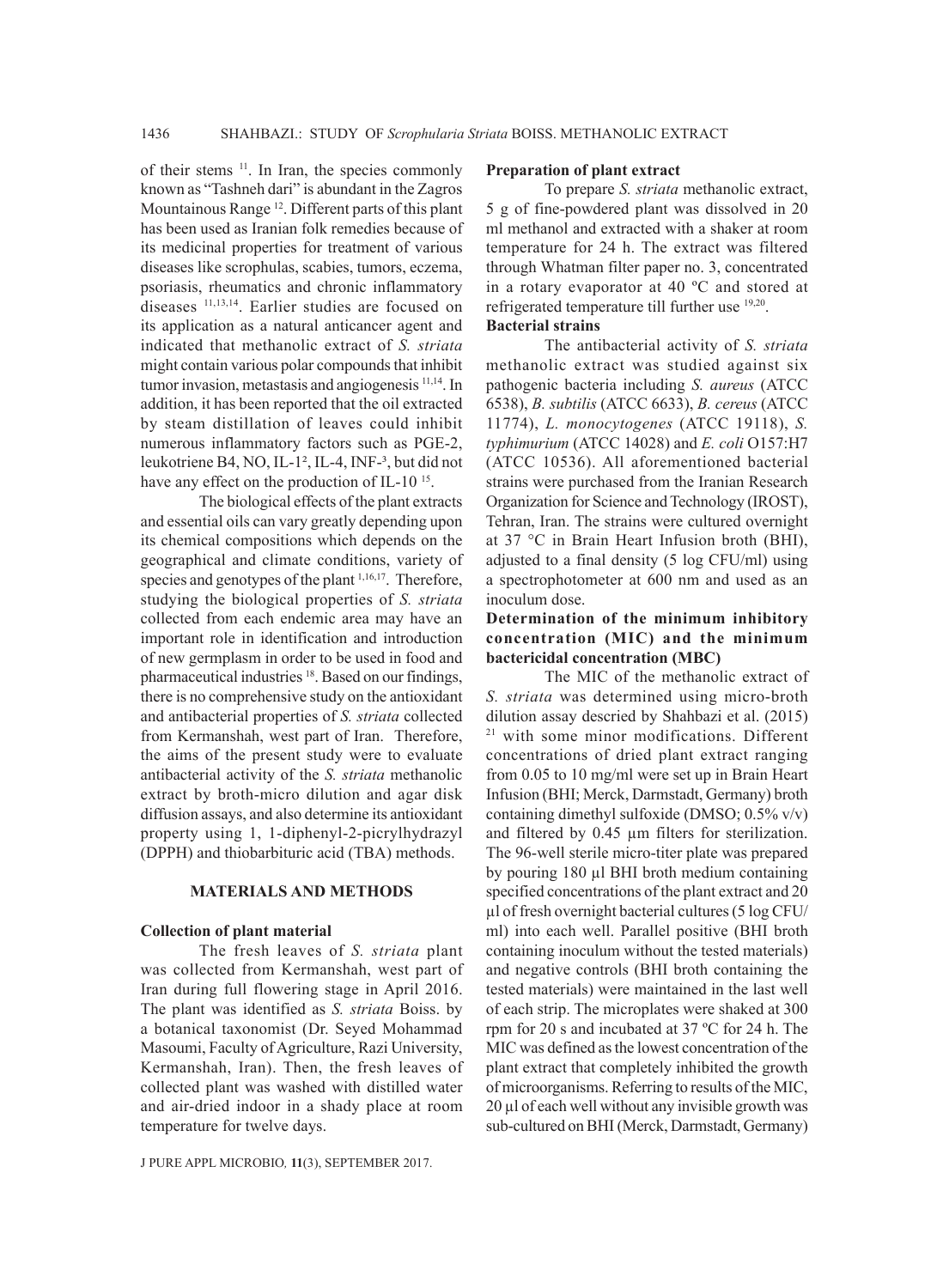agar plates, incubated at 37 °C for 24 h. MBC was determined as the highest dilution at which no growth occurred on the plates <sup>1</sup>.

# **Agar disk diffusion assay**

For agar disk diffusion assay, 100 µl of each bacterial suspension (8 log CFU/ml) was uniformly spread on BHI agar medium using a sterile cotton swab. Then, the sterile paper discs with 6 mm in diameter were impregnated with 10 µl of each designated concentration of plant extract and placed on the surface of the inoculated BHI agar plates. These plates were incubated for 24 h under appropriate cultivation temperature (37°C). The area of the inhibition zone (millimeter) was calculated as  $\rm \AA r^{2\,20}$ . All tests were performed in triplicate.

# **1, 1-Diphenyl-2-picrylhydrazyl (DPPH) assay**

The antioxidant activity of the *S. striata* extract was assessed by 1,1-diphenyl-2 picrylhydrazyl (DPPH) assay through a UV-vis spectrophotometer  $22,23$ . An aliquot of 50 µl of various concentrations of the *S. striata* extract was added to 5 ml of methanolic DPPH solution and the absorbance was measured at 517 nm. The percentage of DPPH radical scavenging activity of *S. striata* extract was calculated as follows 20,23:

$$
I\left(\frac{\%}{\text{A}}\right) = \frac{[Ab - AS]}{Ab} \times 100
$$

Where I% is the capability to scavenge the DPPH radical or to inhibit free radicals,  $A<sub>b</sub>$  is the absorbance of the control reaction (containing all reagents except the *S. striata* extract), and  $A_s$  is the absorbance of the *S. striata* extract sample. **Thiobarbituric acid reactive substances (TBA) assay**

The thiobarbituric acid reactive substances (TBA) value, a secondary product of lipid peroxidation, of *S. striata* extract was evaluated

**Table 1.** Antibacterial activity of *S. striata* extract indicated as Minimum Inhibitory/Bactericidal Concentrations-MIC/MBC (mg/ml)

|                  | Extract        |                | Tetracycline  |                             |
|------------------|----------------|----------------|---------------|-----------------------------|
| Bacteria         | MIC            | <b>MBC</b>     | <b>MIC</b>    | <b>MBC</b>                  |
| S. aureus        | 0.8            | 0.8            | $\mathcal{L}$ | 2.5                         |
| B. subtilis      | 0 <sub>4</sub> | 0.4            | 2.5           | 2.5                         |
| B. cereus        | 0 <sub>1</sub> | 0 <sub>1</sub> | $\mathcal{D}$ | $\mathcal{D}_{\mathcal{A}}$ |
| L. monocytogenes | $\mathfrak{D}$ | $\mathcal{D}$  | 2.5           | 2.5                         |
| S. typhimurium   |                | 8              | 2.5           | 2.5                         |
| E. coli Q157:H7  |                | 10             | 2.5           | 2.5                         |

according to the method of Singh *et al.*, (2010). The TBA value (Meq of malondialdehyde/g) of *S. striata* extract was calculated as following formula 4,24:

$$
TBA value = \frac{[50 \times (A-B)]}{M}
$$

Where A is the absorbance of test sample, B is the absorbance of reagent blank and M is the mass of the sample (mg).

## **RESULTS AND DISCUSSION**

Bacteria are the most common cause of foodborne diseases and exist in a variety of shapes, types and properties. Some pathogenic bacteria are capable of spore formation and thus, highly heatresistant (*e.g. Bacillus subtilus, Bacillus cereus*). Some are capable of producing heat-resistant toxins (*e.g. Staphylococcus aureus, Clostridium botulinum*). Overall, these outbreaks caused 45,874 cases of illness (209 more than 2014), 3,892 hospitalisations (2,546 less than 2014) and 17 deaths (10 less than 2014). The overall reporting rate of food-borne outbreaks in the EU was 0.95 per 100,000 population, which represents a slight decrease compared with data provided for 2014 25. Epidemiological studies have consistently shown that there is a clear significant positive association between the intake of medicinal plants and a reduced rate of food borne diseases 19. In the present study, antibacterial and antioxidant activities of the *S. striata* methanolic extract was examined using broth-microdilution assay, agar disk diffusion method, DPPH and TBA.

The antibacterial effects of *S. striata* extract against common food-borne pathogenic bacteria including *S. aureus*, *B. subtilis*, *B. cereus*, *L. monocytogenes*, *S. typhimurium* and *E. coli* O157:H7 are exhibited in Table 1 and 2. Based on our findings, the most antibacterial activity was observed against *B. cereus*, followed by *B. subtilis*, *S. aureus*, *L. monocytogenes, S. typhimurium* and *E. coli* O157:H7, respectively. Indeed, Gramnegative bacteria (*S. typhimurium* and *E. coli*  O157:H7) were more resistant to the presence of methanolic *S. striata* extract than Gram-positive bacteria (*S. aureus*, *B. subtilis*, *B. cereus* and *L. monocytogenes*). It can be attributed to the hydrophobic outer membrane surrounding the cell wall of Gram-negative bacteria, which restricts diffusion of lipophilic compounds such as essential

J PURE APPL MICROBIO*,* **11**(3), SEPTEMBER 2017.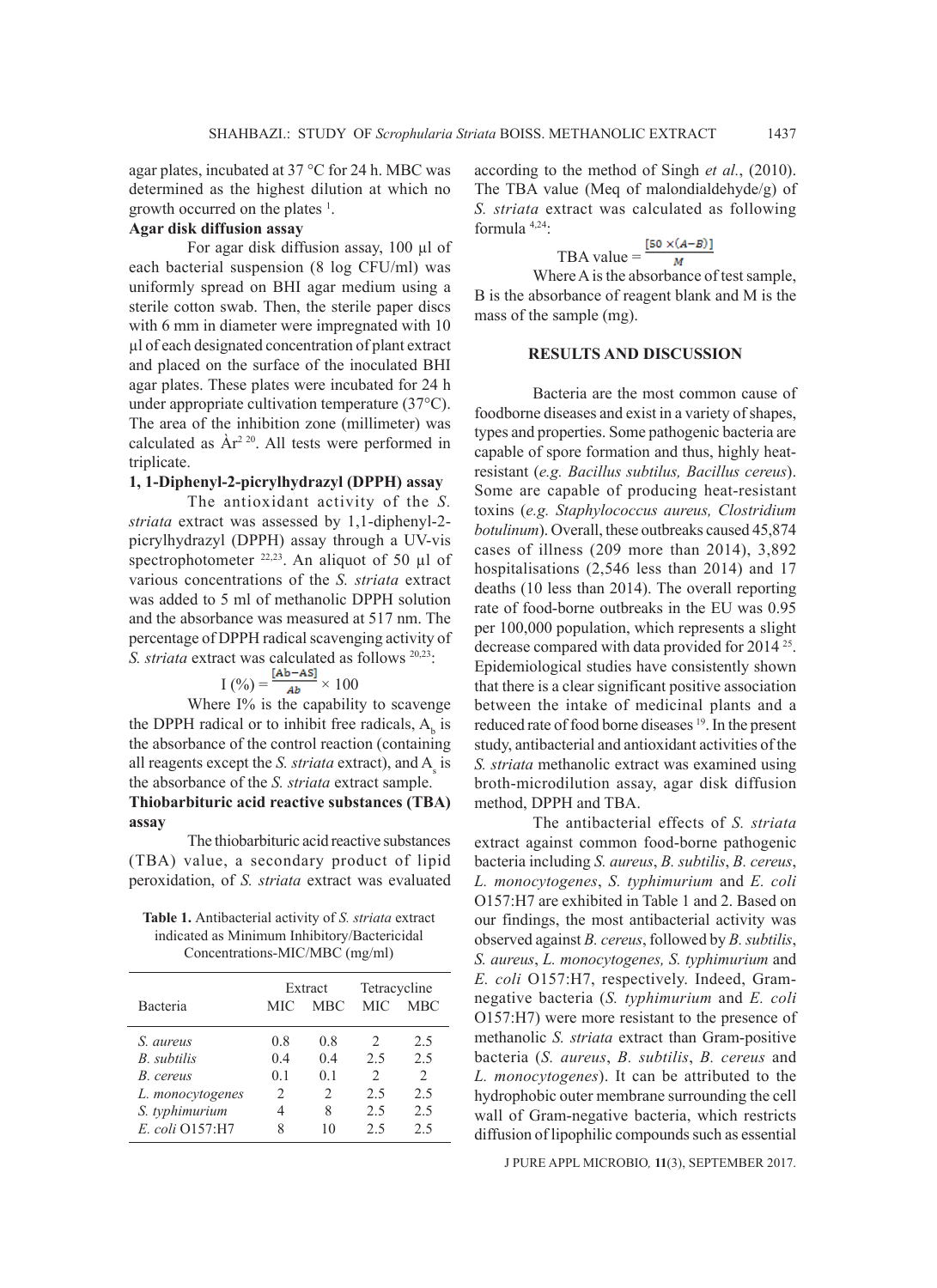oils and extracts 26,27. In agreement with our findings, Mahboubi and Haghi (2008) examined antibacterial effects of the essential oil and extract of *Mentha spicata,* and reported Gram-positive bacteria including *S. aureus*, *L. monocytogenes*, *B. cereus* were more sensitive than Gramnegative including *E. coli* O157:H7 and *Yersinia enterocolitica* 28. In another study, Mahboubi et al., (2013) evaluated antibacterial activity of *S. striata* Boiss extract against some pathogenic and spoilage microorganisms and reported that *Staphylococcus epidermidis, Streptococcus sobrinus, Klebsiella pneumoniae, B. subtilis* and *B. cereus* had more sensitivity to aqueous extract of *S. striata* Boiss<sup>11</sup>, which is good in agreement with our findings. Monsef-Esfahani et al., (2010) demonstrated that cinnamic acid, quercetine, isorhamnetin-3-Orutinoside, nepitrin, phenyl propanoid glycoside (acteoside 1) are the most abundant compounds isolated from *S. striata* extract <sup>10</sup>. These data also are in agreement with Abbasi et al. (2007), using the same antimicrobial method, they have shown that *S. striata* extract was effective against *S. aureus* and *Pesudomonas aeroginosa* 29. In agreement with our results are those of Sharafati-Chaleshtori and Rafieian-kopaei, (2014) who reported that *S. striata* ethanolic extract had inhibitory effect against the *E. coli* O157:H7 in two methods of sink diffusion and macrodilution <sup>30</sup>. The action mode the phenolic compounds is related to their hydroxyl group of the phenolic ring which plays a

significant role in the formation of hydrogen bonds and also in the presence of delocalized electrons and subsequently dissipate the pH gradient over the bacterial cytoplasmic membrane 31. It disturbs the proton motive force (PMF), depletes the amount of intracellular ATP (ATPin) pool and leads to impairment of essential process in the bacterial cell 3,32.

The scavenging properties on DPPH radical and TBA of *S. striata* methanolic extract were found to be  $0.92 \pm 0.21$  and  $7.98 \pm 0.23$ , respectively (Table 3). DPPH scavenging ability of the *S. striata* methanolic extract was significantly higher than that of synthetic antioxidant BHT, indicating the presence of specific bioactive components in this plant that can be responsible for its antioxidant activity. Similar results were also found in a previous study where reported that all parts of *S. striata* had high antioxidant activities  $33$ . According to these results, the IC<sub>50</sub> of *S. striata* extracts were ranged 0.98 and 0.99 mg/ml, which is good in agreement with our findings. The anti-inflammatory, antioxidant and immunomodulatory activities of some species of *Scrophularia* have also been reported by other researchers 12,34. Differences in the results of antioxidant activities of *Scrophularia spp.* extracts among these studies could be mostly explained by variations in the phenolic concentrations of plant and used antioxidant method 34. In accordance to the antibacterial property, the antioxidant effect of

Inhibition zone (mm) *S. aureus B. subtilis B. cereus L. monocytogenes S. typhimurium E. coli* O157:H7 Extract  $8.4 \pm 0.1$   $10.1 \pm 0.1$   $10.9 \pm 0.2$   $7.8 \pm 0.5$   $3.1 \pm 0.0$   $3.1 \pm 0.0$ Tetracycline  $10.2 \pm 0.1$   $11.5 \pm 0.7$   $14 \pm 0.0$   $13 \pm 0.1$   $12 \pm 0.0$   $10 \pm 0.2$ 

**Table 2.** Antibacterial effect of *S. striata* extract by agar disk diffusion assay

|  |  | <b>Table 3.</b> Antioxidant activity of <i>S. striata</i> extract (mg/ml; mean $\pm$ SD) |
|--|--|------------------------------------------------------------------------------------------|
|--|--|------------------------------------------------------------------------------------------|

|                                                       | Extract         | <b>BHT</b>        |
|-------------------------------------------------------|-----------------|-------------------|
| DPPH radical-scavenging activity $(IC_{50}^{\alpha})$ | $0.92 \pm 0.21$ | $0.19 \pm 0.12$   |
| TBA $(EC_{50}^{\ b})$                                 | $7.98 \pm 0.23$ | $0.001 \pm 0.000$ |

a IC50, concentration (g/l) for a 50% inhibition.

 $b$  EC50, concentration (g/l) for a 50% inhibition.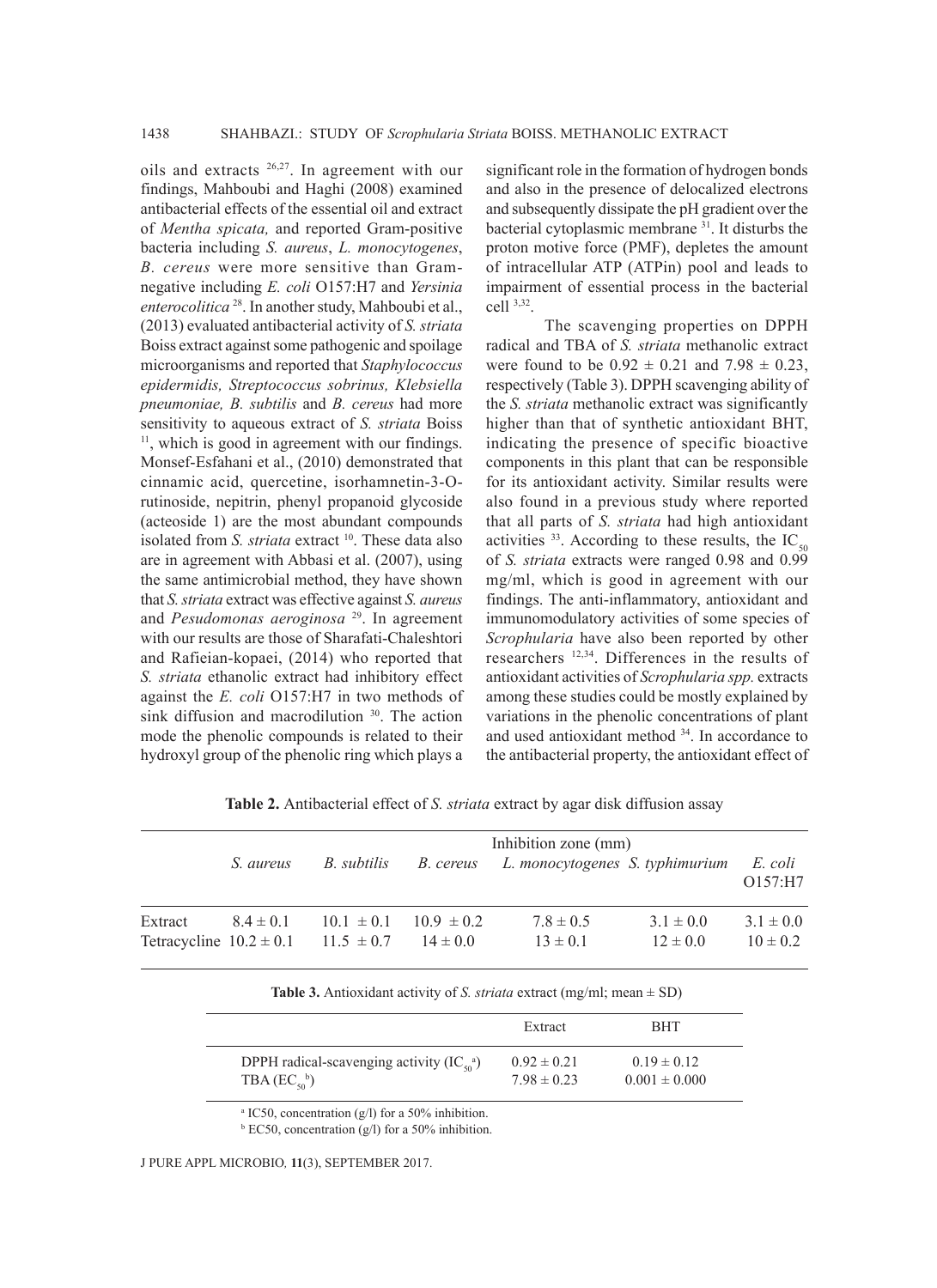*S. striata* extract is due to phytochemical contents especially compounds, including flavonoids, cinamic acid, phenylpropanoid, nepitrin, flavonoid glycoside, acteoside1 and phenylpropanoid glycoside 10. In confirmation with our findings, Mahboubi et al., (2013)<sup>11</sup> and Monsef-Esfahani et al.,  $(2010)$ <sup>10</sup> reported that free radical-scavenging activity is greatly influenced by the phenolic composition of the sample and remarkable positive correlation between antioxidant property of *S. striata* extracts and its phenolic compounds. The antioxidant activity of the phenolic compounds were attributed to its redox properties, which allow them to act as reducing agents, hydrogen donators, singlet oxygen quenchers and have also metal chelating properties 31,35. However, further investigations about the total phenols (TP), total flavonoids (TFO) and total flavan-3-ols (TFL) contents of *S. striata* extract is required.

#### **CONCLUSION**

The present study indicated that *S. striata* methanolic extract showed remarkable antibacterial activity against common food-borne bacteria associated with outbreaks (*S. aureus*, *B. subtilis*, *B. cereus*, *L. monocytogenes*, *S. typhimurium*, and *E. coli* O157:H7) and also antioxidant property. Further research is required to evaluate the combination of *S. striata* extract with other antibacterial constituents such as nisin, lysozyme, monolaurin and other essential oils. The strong *in vitro* antibacterial and antioxidant activities of *S. striata* methanolic extract supports its traditional application in the treatments and/or prevention of different diseases.

#### **REFERENCES**

- 1. Shahbazi, Y., Shavisi, N. Interactions of *Ziziphora clinopodioides* and *Mentha spicata*  essential oils with chitosan and ciprofloxacin against common food-related pathogens. *LWT-Food. Sci. Technol.,* 2016;**71**:364-9.
- 2. Runyoro, D., Ngassapa, O., Vagionas, K., Aligiannis, N., Graikou, K., Chinou, I. Chemical composition and antimicrobial activity of the essential oils of four *Ocimum* species growing in Tanzania. *Food. Chem.,* 2010;**119**(1):311-6.
- 3. Mohebi, E., Shahbazi, Y. Application of chitosan and gelatin based active packaging films for peeled shrimp preservation: A novel functional

wrapping design. *LWT-Food. Sci. Technol.,* 2017;**76**, Part A:108-16.

- 4. Singh, G., Kapoor, I., Singh, P., De Heluani, C.S., De Lampasona, M.P., Catalan, C.A. Comparative study of chemical composition and antioxidant activity of fresh and dry rhizomes of turmeric (*Curcuma longa linn*.). *Food. Chem. Toxicol.,* 2010;**48**(4):1026-31.
- 5. Burt, S. Essential oils: Their antibacterial properties and potential applications in foods—a review. *Int. J. Food. Microbiol.,* 2004;**94**(3):223- 53.
- 6. Gilles, M., Zhao, J., An M., Agboola, S. Chemical composition and antimicrobial properties of essential oils of three Australian *Eucalyptus* species. *Food. Chem.,* 2010;**119**(2):731-7.
- 7. Celiktas, O.Y., Kocabas, E.H., Bedir, E., Sukan, F.V., Ozek, T., Baser, K. Antimicrobial activities of methanol extracts and essential oils of *Rosmarinus officinalis*, depending on location and seasonal variations. *Food. Chem.,* 2007;**100**(2):553-9.
- 8. Bozin, B., Mimica-Dukic, N., Simin, N., Anackov, G. Characterization of the volatile composition of essential oils of some *Lamiaceae*  spices and the antimicrobial and antioxidant activities of the entire oils. *J. Agric. Food. Chem.,* 2006;**54**(5):1822-8.
- 9. Shahbazi, Y. Antilisterial effects of *Ziziphora clinopodioides* essential oil and nisin in milk. *J. Pure. Appl. Microbiol.,* 2015;**9**(3):1993-9.
- 10. Monsef-Esfahani, H.R., Hajiaghaee, R., Shahverdi, A.R., Khorramizadeh, M.R., Amini, M. Flavonoids, cinnamic acid and phenyl propanoid from aerial parts of *Scrophularia striata*. *Pharm. Biol.,* 2010;**48**(3):333-6.
- 11. Mahboubi, M., Kazempour, N., Nazar, A.RB. Total phenolic, total flavonoids, antioxidant and antimicrobial activities of *Scrophularia striata*  boiss extracts. *Jundishapur. J. Nat. Pharm, Prod.,* 2013;**8**(1):15-9.
- 12. Azadmehr, A., Hajiaghaee, R., Afshari, A., Amirghofran, Z., Refieian-Kopaei, M., Yousofi Darani, H. Evaluation of *in vivo* immune response activity and *in vitro* anti-cancer effect by *Scrophularia megalantha*. *J. Med. Plants. Res.,* 2011;**5**(11):2365-8.
- 13. Azadmehr, A., Afshari, A., Baradaran, B., Hajiaghaee, R., Rezazadeh, S., Monsef-Esfahani, H. Suppression of nitric oxide production in activated murine peritoneal macrophages *in vitro*  and *ex vivo* by *Scrophularia striata* ethanolic extract. *J. Ethnopharmacol.,* 2009;**124**(1):166-9.
- 14. Hajiaghaee, R., Monsef Esfahani, H.R., Khorramizadeh, M.R., Saadat, F., Shahverdi, A.R., Attar, F. Inhibitory effect of aerial parts of

J PURE APPL MICROBIO*,* **11**(3), SEPTEMBER 2017.